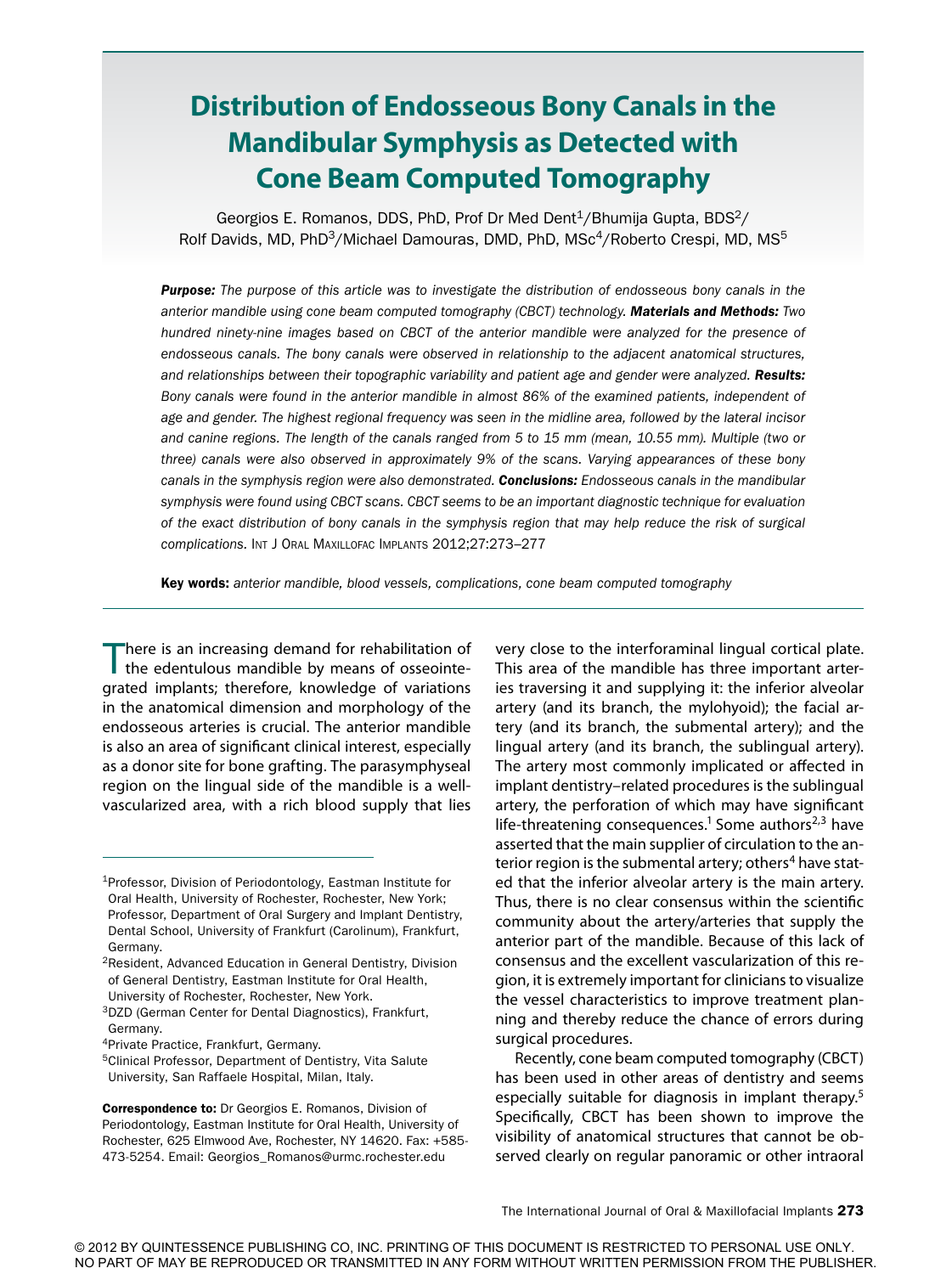| <b>Distribution of Canals with Respect to</b><br>Table 1<br><b>Age and Gender</b> |             |             |                  |
|-----------------------------------------------------------------------------------|-------------|-------------|------------------|
|                                                                                   | Age $(y)$   |             |                  |
| Area                                                                              | Women (n)   | Men (n)     | All subjects (n) |
| Ω                                                                                 | 47.90 (21)  | 44.16 (19)  | 46.13 (40)       |
| L                                                                                 | 47.88 (43)  | 45.52 (29)  | 46.93 (72)       |
| $\overline{11}$                                                                   | 45.43 (7)   | 36.56(9)    | 40.44 (16)       |
| M                                                                                 | 44.57 (98)  | 47.80 (45)  | 45.59 (143)      |
| R                                                                                 | 35.57(7)    | 45.50 (18)  | 42.72 (25)       |
| R1                                                                                | 29.50(2)    | 45.00(1)    | 34.67(3)         |
| All sites                                                                         | 45.28 (178) | 45.48 (121) | 45.36 (299)      |

Pearson chi-square = 17.665; degrees of freedom = 5;  $P = .003$ . Likelihood ratio chi-square =  $17.627$ ; degrees of freedom =  $5$ ;  $P = .003$ . NOTE: Two cells had expected counts of fewer than 5.

radiographs.<sup>6</sup> A good understanding of the presence of anatomical structures cannot be emphasized strongly enough. Many dentists have described surgical complications with severe bleeding during implant placement, as well as after surgery, $7-14$  caused by perforation of the lingual plate and damage to blood vessels in the soft tissues on the lingual surface of the mandible. Therefore, the aim of the present study was to analyze the presence and distribution of the bony canals within the mandibular body in the anterior mandible using CBCT.

# MATERIALS AND METHODS

CBCT scans from subjects who had given informed consent for the use of their images for educational and scientific purposes were used in the present study. The CBCT images had been obtained in a specialized radiologic clinic in Frankfurt, Germany, for diagnostic purposes before implant treatment or other oral surgical procedures. A KaVo 3D eXam unit was used to obtain 1-mm-thick scans at 120 kV and 20 to 35 mAs. In general, cone beam units use a divergent cone/pyramidshaped beam to obtain multiple planar projections in a single rotation. These cone-shaped beams are similar to those of x-ray units used for two-dimensional radiography. Cone beam units can function with patients sitting or standing. The anterior mandible was evaluated in the interforaminal region, with the teeth used as anatomical landmarks to assess the relationships between the blood vessels. The teeth were divided into areas for statistical analysis as follows: The area of the central incisors was designated as M (midline), the region of the left incisors was designated L, the left premolar region was designated as R1.

by two independent examiners. A Cohen kappa analysis was done to evaluate interexaminer agreement. Associations between age and gender with blood vessel frequency and distribution were analyzed. Statistical evaluation of the anatomical characteristics, specifically the distribution and length of the vessels, was also performed. All statistical analyses were done using Minitab software (version 15).

canine/first premolar area was labeled as L1, the right incisors were labeled as R, and the right canine/first

## RESULTS

CBCT scans from 299 subjects (121 men, 178 women) were used for the present study. The patients ranged in age from 13 to 93 years, with a mean age of 45.36 years (Table 1). Endosseous canals were observed in about 85% of the examined subjects (Fig 1). The frequency of bony canals was similar in men and women; however, variations in the distribution, length, and orientation of the canals were observed. The canals ranged between 5 and 15 mm in length, with a mean length of 10.55 mm. Multiple canals (two or three) were observed in about 9% of the scans, in superior, inferior, and/or middle distributions. These canals presented in the form of branches and were observed in both men and women (Fig 2). Figures 3 to 5 show examples of canals observed on CBCT scans.

#### **DISCUSSION**

By means of CBCT scans, the present study demonstrated the frequency and distribution of bony canals within the anterior mandible, which is a common site for implant placement and other oral surgeries. Some studies<sup>15,16</sup> have observed important blood vessels and related foramina in the anterior mandible. Some of these studies have also highlighted the difficulty of visualizing these important anatomical landmarks by means of conventional radiography.

McDonnell et  $al<sup>15</sup>$  established the lingual foramen as a consistently common structure of the anterior mandible and described the frequency with which simple radiographic approaches failed to reveal it. The authors also reported difficulty in visualizing the bony canals and the inclined path of the bone canals in relation to the lingual surface of the mandible on radiographic survey. The high frequency of bony canals observed using CBCT imaging confirms the higher sensitivity of this diagnostic technique. Suzuki and Sakai<sup>16</sup>

© 2012 BY QUINTESSENCE PUBLISHING CO, INC. PRINTING OF THIS DOCUMENT IS RESTRICTED TO PERSONAL USE ONLY. NO PART OF MAY BE REPRODUCED OR TRANSMITTED IN ANY FORM WITHOUT WRITTEN PERMISSION FROM THE PUBLISHER.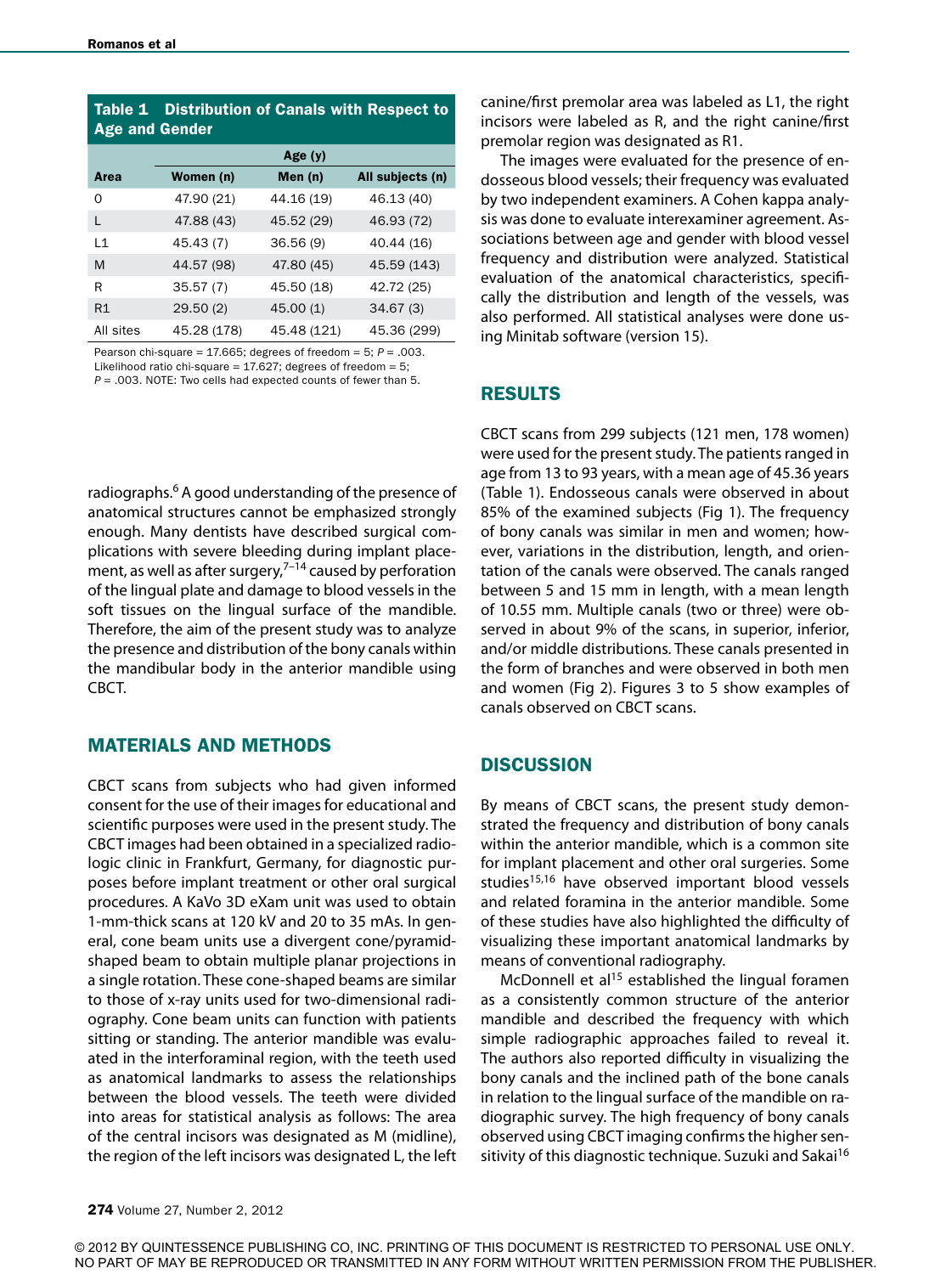

Fig 1 Frequency of endosseous canals in various areas of the mandibular symphysis.  $0 =$  no canals observed;  $M =$  central incisor region;  $L =$  region of the left incisors;  $L1 =$  left canine and first premolar areas;  $R =$  right incisor region;  $R1 =$  right canine and first premolar region.



Fig 2 Lengths of multiple bony canals and their relationship to the mandible. SUP = superior branch; INF = inferior branch; MID  $=$  middle branch.



Figs 3 to 5 CBCT scans showing endosseous canals in the mandibular symphysis.

showed a frequency of 76% for the lateral lingual foramen and an average distance from the inferior margin of the mandible of 5 mm. In a CT study, Tepper et al<sup>17</sup> observed a frequency of approximately 50% of the lateral lingual foramen. The present study also reinforces the high number and prevalence of bony canals in the anterior mandible. The high frequency of the lingual foramen observed by many authors in dissection studies confirms the need for better anatomic evaluation of the area because of the possible presence of arteries related to these foramina.

The high number of bony canals shown in the present study was assumed to be related to the greater number of examined cases and possibly to better demonstration of anatomic structures by means of CBCT technology. CT scans have been used in the oral and maxillofacial area to better assess the presence of lingual foramina in the superior and inferior genial spines and in the lateral area of the mandible. Tepper et al<sup>17</sup> and Gahleitner et al<sup>18</sup> attempted to clarify the relationship between the foramina and the intraosseous routes of the canals on CT images. Tagaya et al<sup>19</sup>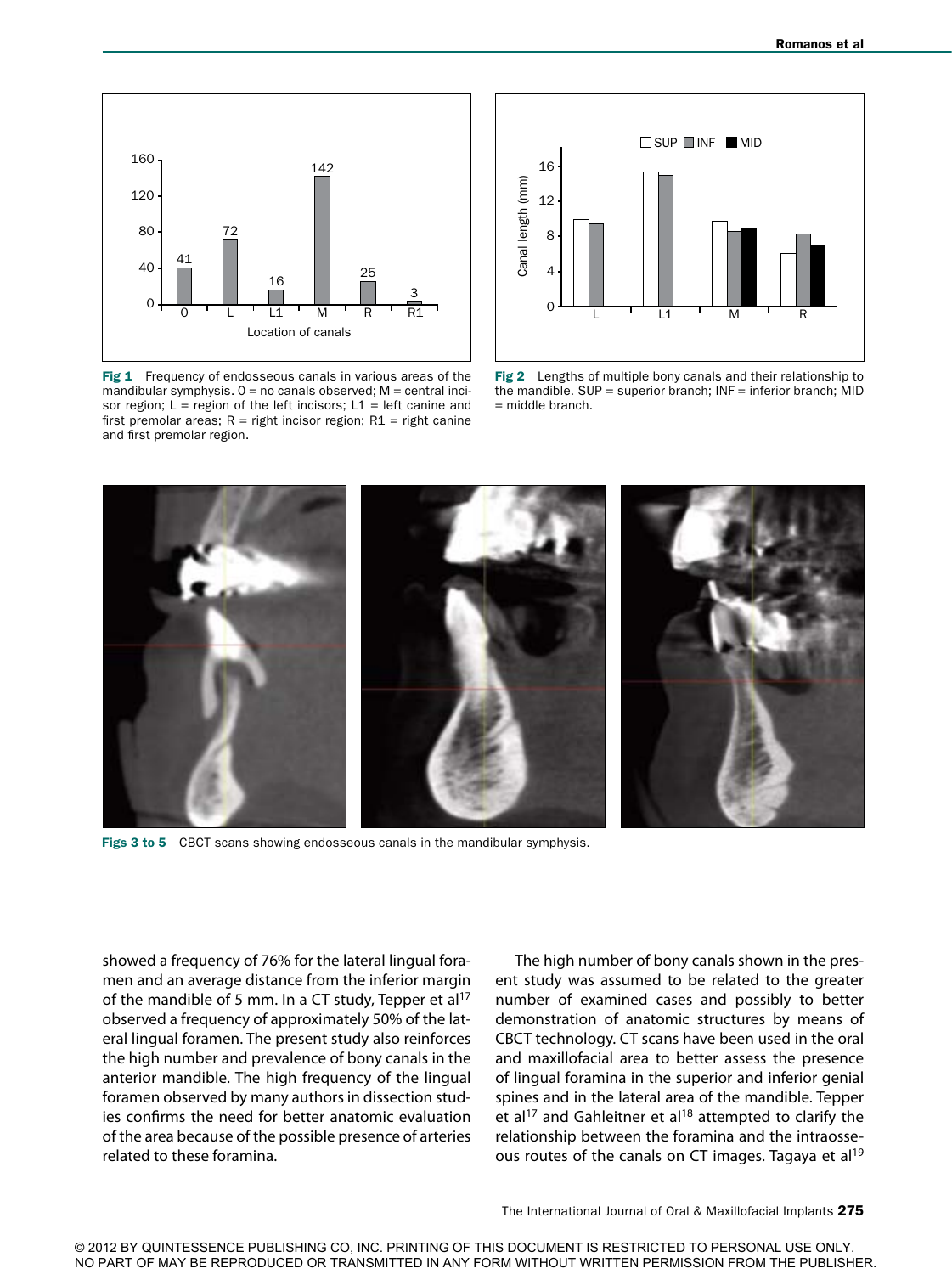studied the frequency of the foramina and their canals on the lingual surface of the mandible in 200 patients using CT scans. The frequency of the lingual foramen in the medial region was 100%, and in the lateral regions it was 80%. They found at least one foramen in all patients. A high position of the mental spine was seen in 190 patients, a middle position of the mental spine was observed in 99 patients, and a low position of the mental spine was observed in 114 patients. Lateral lingual foramina were found in 160 patients and bilaterally in 88 patients. They also reported seeing more than one foramen at each location. The present findings are in accordance with the study of Tagaya et al,<sup>19</sup> with a high prevalence of bony canals, especially in the midline area.

The resolution of spiral CT may not be sufficient to depict the trabecular bone structure of cancellous bone, making it difficult to identify anatomical relationships between the endosseous arteries and their proximity to a surgical site. It is also more difficult to visualize smaller anatomical structures using spiral CT. In a CT study, Yoshida et al $^{20}$  observed the lingual canals inside the mental region in the right and left sides of the mandible in cadavers. The spinal foramen connected with the mental canal at the midline of the mandible in six patients (of 47 dry skulls examined). In addition, Katakami et al<sup>21</sup> investigated the regional frequency and anatomical properties of mandibular lingual foramina using CBCT. Their results confirm the greatest frequency of foramina in the midline area, followed by the second premolar and canine areas. Multiple lingual foramina were observed only in the midline areas. The present findings are in agreement with these studies, except that the current study found a high incidence of these bony canals in the midline, in addition to occasionally more than one canal, as observed on CBCT scans.

CBCT technology has been used in other aspects of dentistry to better correlate bone quality with implant primary stability.5 According to a study of 61 implants in 20 patients, the thickness of compact bone based on CBCT scans had a strong correlation to implant stability. Studies have also shown the superiority of CBCT technology over panoramic and periapical radiography. Sherrard et al<sup>6</sup> showed the accuracy and reliability of tooth and root lengths when measured using CBCT in seven pig heads. The authors showed that CBCT-assisted tooth length and root length measurements were not significantly different from the actual lengths; the mean differences were less than 0.3 mm. The periapical radiographic measurements significantly underestimated root lengths and overestimated tooth lengths.

A blood vessel injury during implant placement may disturb the wound-healing process, leading to

soft tissue proliferation of the endothelial cells from the blood vessels around the implant surface and possibly compromising implant integration. Detailed diagnosis of symphyseal morphology, including the shape and inclination of the alveolar ridge as well as osseous undercuts of the mandibular body, is crucial prior to surgery in the anterior mandible. The present study demonstrated linear-type anatomical landmarks in the anterior mandible, similar to blood vessel morphology, in addition to the presence of foramina. Previous studies have shown foramina in the anterior mandible. Another study that used ultrasound identification and quantitative measurement (Doppler) $^{22}$ showed that the sublingual artery is the main blood supply to the anterior mandible. According to the information obtained from this study, intraosseous bleeding is a fairly likely possibility even without perforation of the lingual cortical plate, especially in patients with advanced resorption of the mandible.

## CONCLUSIONS

Comprehensive information on endosseous canals in the symphysis of the mandible is clinically significant. Confirmation of the locations of any lateral lingual foramina is one of the reasons that computed tomography or limited cone beam computed tomography is recommended in presurgical assessment for implant placement.

#### ACKNOWLEDGMENTS

The authors would like to thank Michael Yunker, DDS, and Sandeep Gupta, MS, for their support in the preparation of the manuscript and the figures.

# REFERENCES

- 1. Flanagan D. Important arterial supply of the mandible, control of an arterial hemorrhage, and report of a hemorrhagic incident. J Oral Implantol 2003;29:165–173.
- 2. Bavitz JB, Harn SD, Homze EJ. Arterial supply to the floor of the mouth and lingual gingiva. Oral Surg Oral Med Oral Pathol Oral Radiol Endod 1994;77:232–235.
- 3. Tagaya A, Matsuda Y, Nakajima K, Seki K, Okano T. Assessment of the blood supply to the lingual surface of the mandible for reduction of bleeding during implant surgery. Clin Oral Implants Res 2009;4: 351–355.
- 4. Ennis LM. Roentgenographic variations of the maxillary sinus and the nutrient canals of the maxilla and mandible. Int J Orthod Oral Surg 1937;23:173–193.
- 5. Song YD, Jun SH, Kwon JJ. Correlation between bone quality evaluated by cone-beam computerized tomography and implant primary stability. Int J Oral Maxillofac Implants 2009;24:59–64.
- 6. Sherrard JF, Rossouw PE, Benson BW, Carrillo R, Buschang PH. Accuracy and reliability of tooth and root lengths measured on cone-beam computed tomographs. Am J Orthod Dentofacial Orthop 2010;137:100–108.

© 2012 BY QUINTESSENCE PUBLISHING CO, INC. PRINTING OF THIS DOCUMENT IS RESTRICTED TO PERSONAL USE ONLY. NO PART OF MAY BE REPRODUCED OR TRANSMITTED IN ANY FORM WITHOUT WRITTEN PERMISSION FROM THE PUBLISHER.